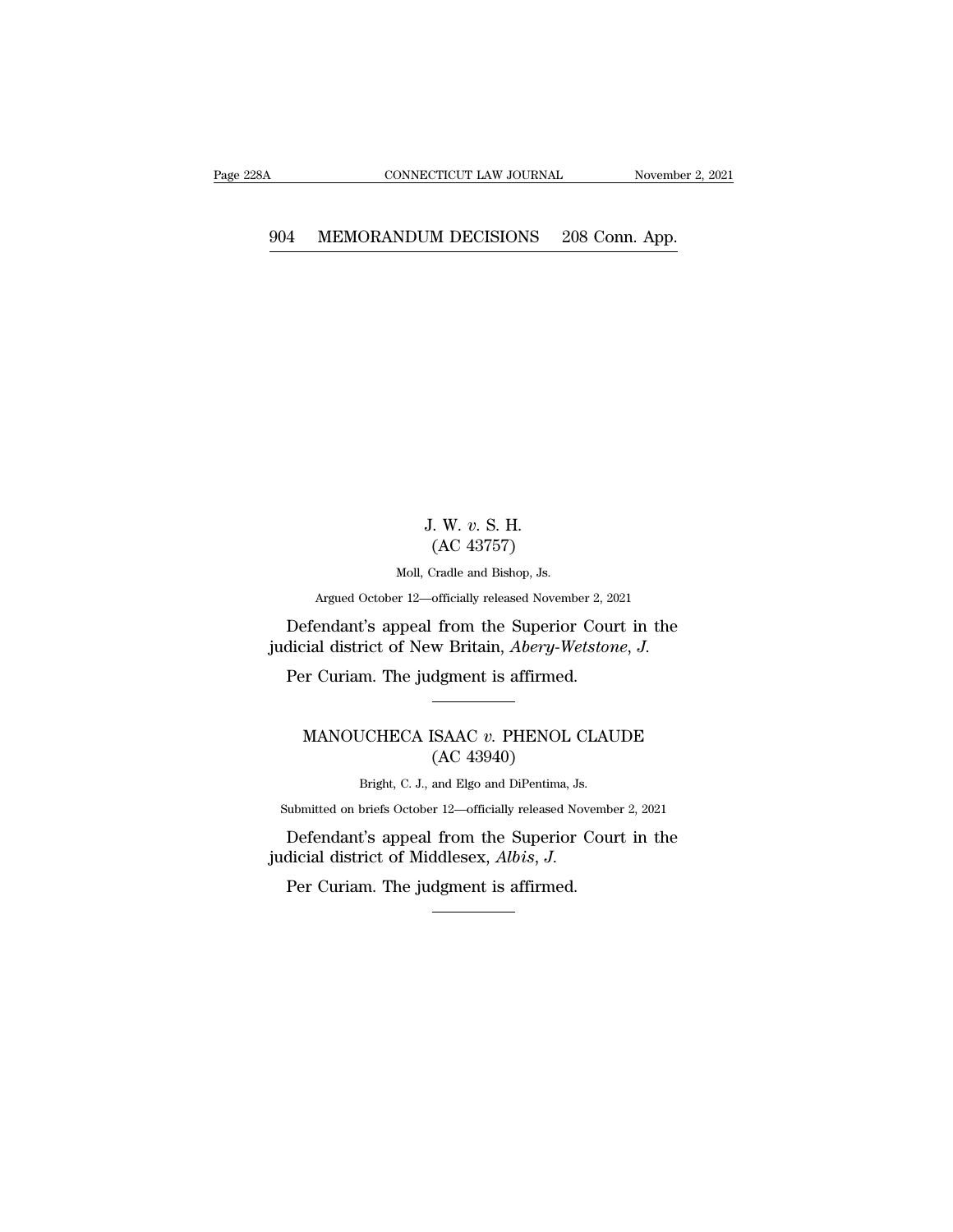# 2, 2021 CONNECTICUT LAW JOURNAL Page 229A<br>208 Conn. App. MEMORANDUM DECISIONS 905

#### 9021 CONNECTICUT LAW JOURNAL Page 229A<br>
18 Conn. App. MEMORANDUM DECISIONS 905<br>
STATE OF CONNECTICUT *v*. HENRY C. AUSTIN (AC 43522) MORANDUM DEC.<br>CTICUT v. HENRY<br>(AC 43522)<br>r, Clark and Sheldon, Js.  $\begin{array}{l} \text{CONNECTICUT} \text{ } v. \text{ HENRY C.} \ \text{(AC 43522)} \ \text{Alexander, Clark and Sheldon, Js.} \ \text{ober 13—officially released November :} \end{array}$ TE OF CONNECTICUT v. HENRY C. AUSTIN<br>
(AC 43522)<br>
Alexander, Clark and Sheldon, Js.<br>
Argued October 13—officially released November 2, 2021<br>
andant's anneal from the Superior Court in the

STATE OF CONNECTICUT  $v$ . HENRY C. AUSTIN<br>
(AC 43522)<br>
Alexander, Clark and Sheldon, Js.<br>
Argued October 13—officially released November 2, 2021<br>
Defendant's appeal from the Superior Court in the<br>
dicial district of Water STATE OF CONNECTICUT  $v$ . HENRY C. AUSTIN<br>
(AC 43522)<br>
Alexander, Clark and Sheldon, Js.<br>
Argued October 13—officially released November 2, 2021<br>
Defendant's appeal from the Superior Court in the<br>
judicial district of Wat (AC 43522)<br>
Alexander, Clark and Sheldon, Js.<br>
Argued October 13—officially released November 2, 2021<br>
Defendant's appeal from the Superior Court in the<br>
judicial district of Waterbury, geographical area number<br>
four, *Hon* Alexander, Clark and Sheldon, Js.<br>Argued October 13—officially released November 2, 2021<br>Defendant's appeal from the Superior Court in the<br>judicial district of Waterbury, geographical area number<br>four, *Hon. Roland D. Fasa* district of Waterbury, geographical area number<br>on. Roland D. Fasano, judge trial referee.<br>Curiam. The judgment is affirmed.<br>CURTIS BOWMAN *v*. COMMISSIONER<br>OF CORRECTION

#### *U. D. Fasano*, judge trial referee.<br> *U. D. Fasano*, judge trial referee.<br>
e judgment is affirmed.<br>
OWMAN *v.* COMMISSIONER<br>
OF CORRECTION (AC 44613) *Pasano,* Judge than<br>dgment is affirmed.<br>MAN v. COMMISSI<br>CORRECTION<br>(AC 44613)<br>d, Moll and Clark, Js. CURTIS BOWMAN  $v$ . COMMISSIONER<br>OF CORRECTION<br>(AC 44613)<br>Alvord, Moll and Clark, Js.<br>Argued October 14—officially released November 2, 2021 UCRIIS BOWMAN *v*. COMMISSIONER<br>
OF CORRECTION<br>
(AC 44613)<br>
Alvord, Moll and Clark, Js.<br>
Argued October 14—officially released November 2, 2021<br>
tioner's anneal from the Sunerior Court in the CURTIS BOWMAN v. COMMISSIONER<br>
OF CORRECTION<br>
(AC 44613)<br>
Alvord, Moll and Clark, Js.<br>
Argued October 14—officially released November 2, 2021<br>
Petitioner's appeal from the Superior Court in the<br>
dicial district of Tolland,

OF CORRECTION<br>(AC 44613)<br>Alvord, Moll and Clark, Js.<br>Argued October 14—officially released November<br>Petitioner's appeal from the Superior (<br>judicial district of Tolland, *Oliver*, *J*.<br>Per Curiam. The judgment is affirmed. (AC 44015)<br>
Alvord, Moll and Clark, Js.<br>
Argued October 14—officially released November 2, 20<br>
Petitioner's appeal from the Superior Coundicial district of Tolland, *Oliver*, J.<br>
Per Curiam. The judgment is affirmed.

#### tioner's appeal from the Superior Court in the Audistrict of Tolland, *Oliver*, *J*.<br>Curiam. The judgment is affirmed.<br>HYGRADE PRECISION TECHNOLOGIES, INC., ET AL.  $v$ . MICHAEL HOAR Et S appear from the Superior Court in the strict of Tolland, *Oliver*, *J.*<br>am. The judgment is affirmed.<br>RADE PRECISION TECHNOLOGIES,<br>INC., ET AL. *v.* MICHAEL HOAR (AC 44022) dgment is affirmed.<br>dgment is affirmed.<br>CCISION TECHNOL<br>L. v. MICHAEL HO<br>(AC 44022)<br>tt, Moll and Cradle, Js. PRECISION TECHNOLO<br>ET AL. *v*. MICHAEL HOA<br>(AC 44022)<br>Prescott, Moll and Cradle, Js.<br>er 19—officially released Novembe HYGKADE PRECISION TECHNOLOGIES,<br>
INC., ET AL. v. MICHAEL HOAR<br>
(AC 44022)<br>
Prescott, Moll and Cradle, Js.<br>
Argued October 19—officially released November 2, 2021<br>
ntiffs' anneal from the Sunerior Court in the judi-HYGRADE PRECISION TECHNOLOGIES,<br>
INC., ET AL.  $v$ . MICHAEL HOAR<br>
(AC 44022)<br>
Prescott, Moll and Cradle, Js.<br>
Argued October 19—officially released November 2, 2021<br>
Plaintiffs' appeal from the Superior Court in the judi-<br>

INC., ET AL. *v*. MICHAEL HO.<br>(AC 44022)<br>Prescott, Moll and Cradle, Js.<br>Argued October 19—officially released Novemb<br>Plaintiffs' appeal from the Superior Cot<br>cial district of Hartford, *Cobb*, *J*.<br>Per Curiam. The judgment